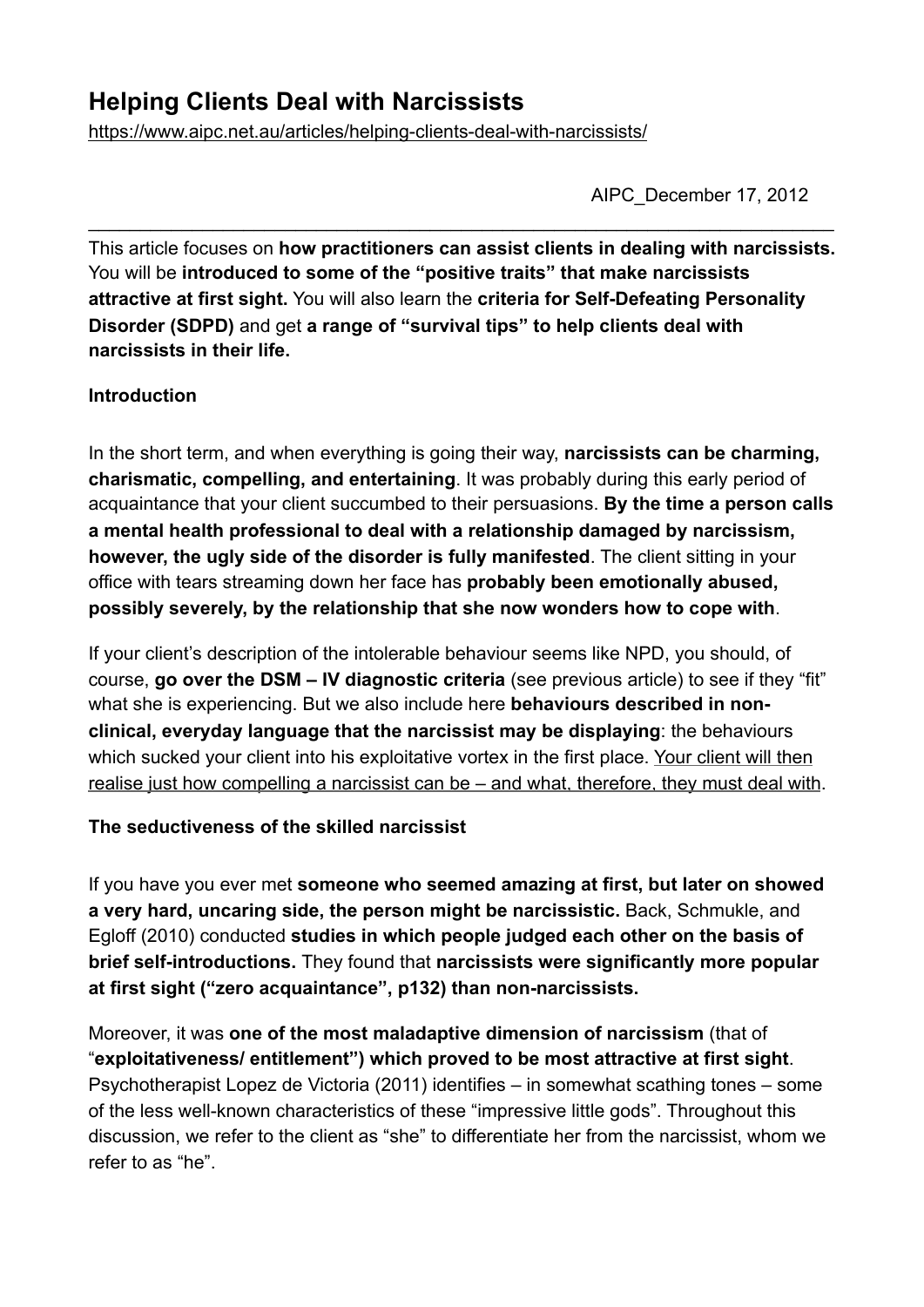*Charming***:** Charm inspires a delightful attraction to someone or something, evoking a sense of being fascinated or drawn in. The charmer is not necessarily drop-dead gorgeous (although many narcissists are quite attractive), but he will have the ability to offer her a sense of instant, deep mirroring: that reflecting back to her of what feels like her "true" self. It **creates a sense of deep connection and feeling instantly "safe".** It's as if the narcissist has discovered her secret playlist of favourite songs, and is playing them all for her, one after the other.

*More savvy*: An astute person is someone who figures out the most unique and impressive angle of a situation – quickly. It will be an angle that few have thought of. **Skilled narcissists are able to outsmart most people, and your client may sense that they are always four steps ahead of her.** This means that if the relationship sours with such a narcissist, she must be very careful. **The narcissist will do everything in his considerable power to humiliate and destroy her**, most of it thought through **before he even flew at her in narcissistic rage**.

*Great storyteller***:** Naturally, **being the life and soul of the party requires some storytelling skills**. A skilled narcissist is also **a skilled weaver, integrating threads of circumstances, statistics, events, and quotes with seeming effortlessness**. Those who have witnessed their impressive performances often acknowledge learning a lot, although they also say that the narcissist is not above rewriting history in the recounting. Often their **claims are exaggerated, designed to enhance their status and position**.

*Believable***: The NPD-in-action is a paragon of credibility**. They work hard at coming up with **information that is believable**; it helps usher your client into their "lair". One strategy they use is **to appear magnanimous: as if they are noble, giving, and forgiving**. **The advice is not to get sucked in; the ultra-credibility is just a set-up to hook her in and/ or destroy her.** The stereotype here is of the used-car salesperson, who will tell someone anything about the car of interest in so that he can make a sale. Of course, not all used-car salespeople are dishonest, and of those who are, not all are narcissists, but you get the idea. In the telling of the tale, the narcissist will be very smooth.

*Able to cover tracks***:** Dating two women and able to convince each that his ongoing disappearance from relationship is just "an emergency business trip" or "just a trip back to my home town to check on my sick mother" is not beyond the scope of an advanced narcissist. **Expect accomplishments to be exaggerated, and false online identifications are not beyond the pale.** Even if it turns out to be true that the narcissist does indeed work for the prestigious firm, the claimed senior position may not be true. Innovations or other achievements may belong to others in the company, not the narcissist. **In the interpersonal arena, narcissists cover their tracks by making the other person in the relationship look like the "bad" one,** whether the context in which they do this is the therapy room or the police station.

*Among the greatest actors in the world*: Thespian skills are not a nice-to-do for serious narcissists; they are life-saving, as the various roles, masks, and disguises that the person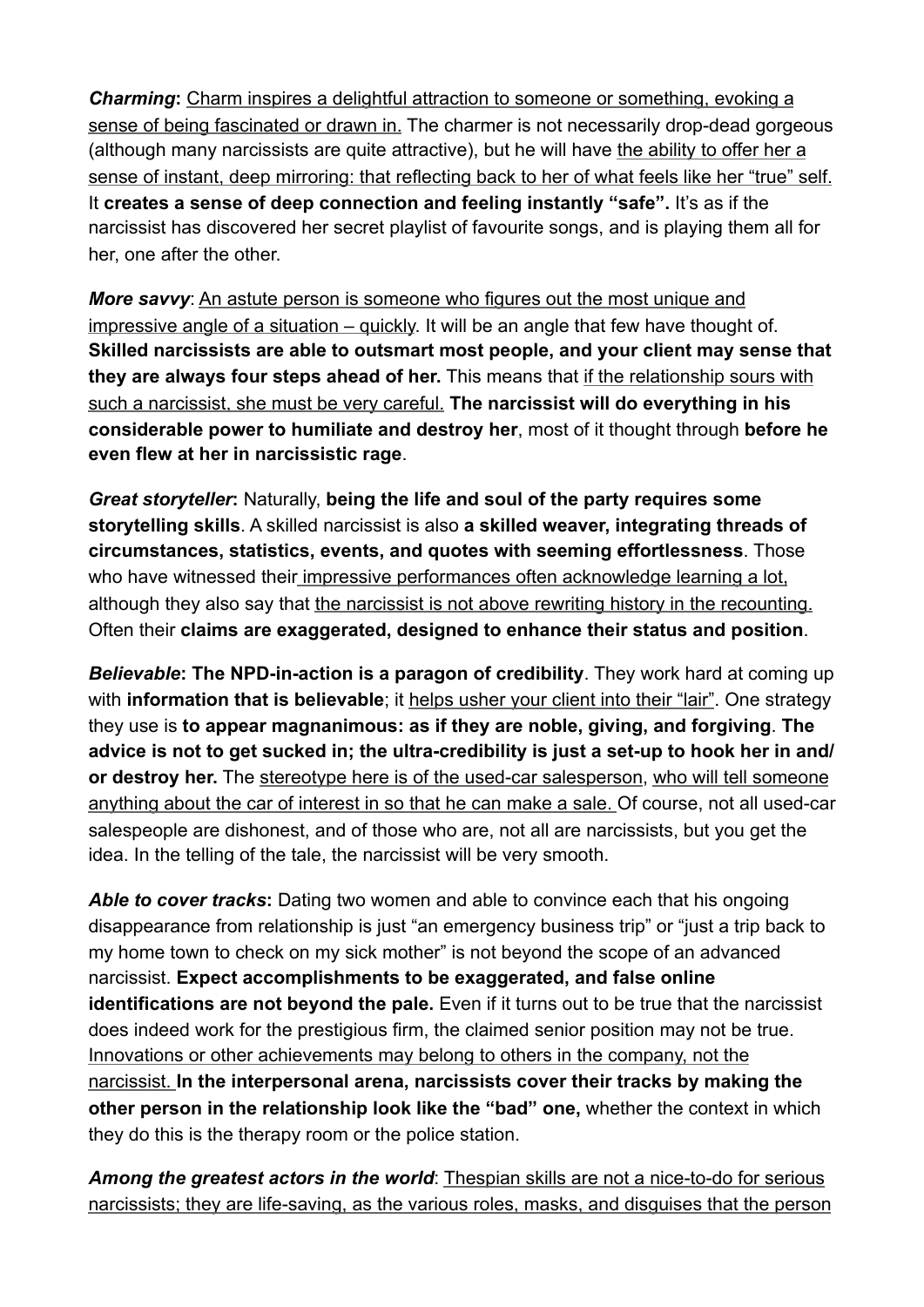takes up help them to keep up the façade of power, brilliance, charm, and success. Yes, **the skills are to help the wounded child underneath compensate and survive**. Yes, **they are used to intimidate**.

And, yes, **it is easy for your client to believe that what she is seeing is the "real deal";** this is **not only because they often are so skilled, but also because narcissists themselves believe that they are the self-representation, the persona that they are taking up,** be that bikie gang member, lovable good guy, or sexy siren. **Some narcissists have been known to acknowledge that they don't know who they are** (Lopez de Victoria, 2011).

### **The anchor in your client**

After your client has stopped weeping over the terrible maltreatment by the narcissist and is ready to engage the serious work of changing the relational dynamic, you may wish to bring forward the question of **what the "anchor" is in the client which allows the abuse.** Clinicians and theorists have long observed that **narcissists often end up in relationship with those who have Self-Defeating Personality Disorder (SDPD)**  (Benjamin, 1996). Included in the DSM III–R, the diagnosis was dropped in the DSM – IV.

The controversy surrounding it related to the possibility that it could stigmatise women. The arguments are valid that (1) the diagnosis represents males' stereotyped view of women and (2) that women suffer from socially reinforced pressure toward self-sacrifice and submission without the avenues of escape available to men (Kass, 1987). Yet it is unfortunate not to have the syndrome included in the DSM because it shows the precise complementarity with NPD.

## **Self-Defeating Personality Disorder: The criteria**

## **The diagnostic criteria for SDPD** are as follows.

- **A pervasive pattern of self-defeating behavior,** beginning by early adulthood and present in a variety of contexts. **The individual may often avoid or undermine pleasurable experiences**, be drawn to situations or relationships in which he or she will suffer, and prevent others from helping him or her, as indicated by at least five of the following:
- **Chooses persons and situations that lead to his or her disappointment, failure or mistreatment** even when better options are clearly available to him or her
- **Rejects or renders ineffective the attempts of others to help him or her**
- **Following positive personal events (e.g., new achievement), responds with depression, guilt, or a behaviour that brings about pain** (e.g., an accident)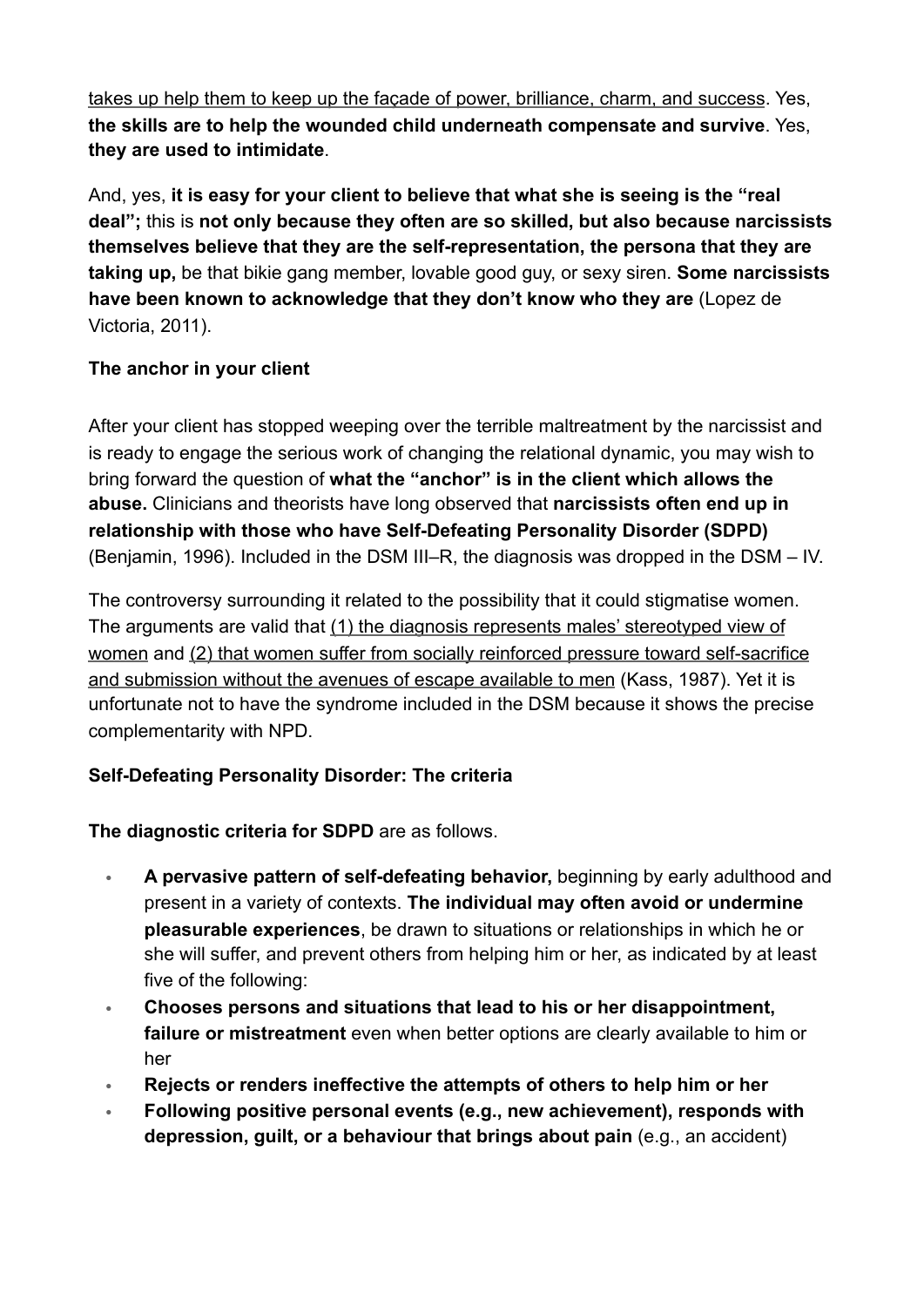- **Incites angry or rejecting responses from others and then feel s hurt, defeated or humiliated** (e.g., makes fun of spouse in public, provoking an angry retort, then feels devastated)
- **Turns down opportunities for pleasure, or is reluctant to acknowledge enjoying himself or herself** (despite having social skills and capacity for pleasure)
- **Fails to accomplish tasks crucial to his or her personal objectives** despite demonstrated ability to do so (e .g. helps fellow students write papers, but is unable to write his or her own)
- **Is uninterested in or rejects people who consistently treat him or her well** (e.g. is unattracted to caring sexual partners)
- **Engages in excessive self-sacrifice** that is unsolicited by the intended recipients of the sacrifice
- The behaviors in A do not occur only in response to, or in anticipation of, being physically, sexually or psychologically abused.
- The behaviors in A do not occur only when the individual is depressed. (Kass, 1987)

Although **SDPD is no longer included in the DSM, it is a construct that is clinically useful.** If you have a client wondering what to do about her painful relationship with a narcissist, the first stop on the therapeutic journey is to check how many of the above behaviours she may be engaging. Even if the client is not manifesting five (the minimum for a diagnosis of SDPD), there may be several problematic behaviours in her repertoire.

It is your job as therapist to help identify these, and the context in which they occur, in order to devise a treatment plan. Below are some guidelines for your clients and others dealing with narcissists.

### **Coping with narcissism in relationships**

If you and your client do discover **any self-defeating traits** in her, she may **need additional skills training in order to be a match for the clever but aggressively opportunistic narcissist**.

Some of **the interpersonal skills** that your client should seriously consider enhancing – whether in session with you or in separate courses – are those of: *assertiveness; negotiating skills; communication skills; conflict management and; coping with difficult people*.

In session, **a worthy therapeutic goal** is that of **identifying when she is not "stepping up to the plate" to receive her just due, and then working with feelings of guilt, shame, or unworthiness to claim it.** A self-defeater in relationship with a narcissist always has **the disadvantage of being made to feel "less than": less deserving, less worthy to receive entitlements, and more "the victim"**. The therapeutic work may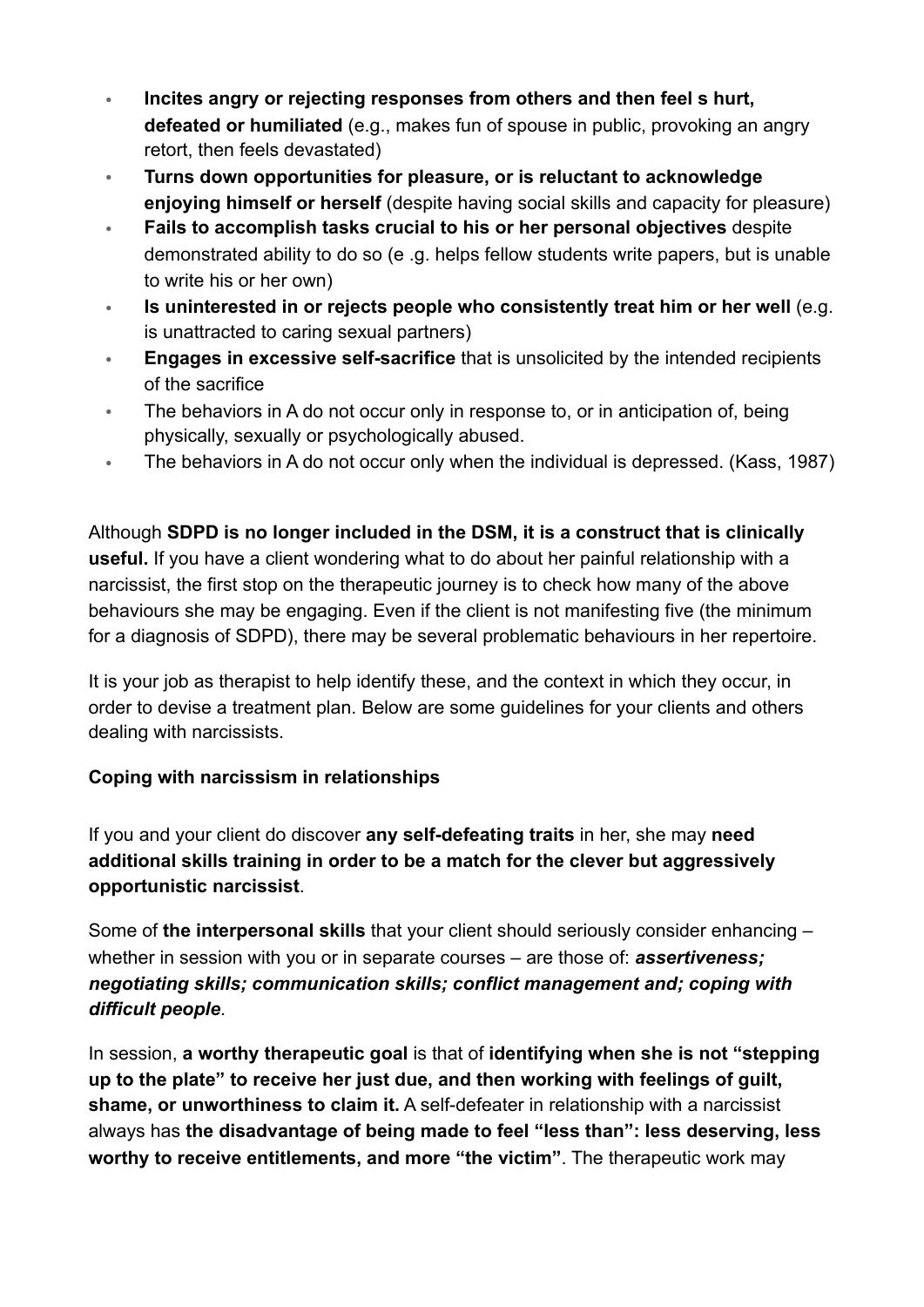usefully **go back to childhood roots of the problem**, and almost certainly will explore how the person does relationship generally: with herself as well as others.

**In cases of intractable, full-blown narcissism, your client may ultimately decide there is no hope for the relationship** and in this case will **need to have her capacity for leaving – and being alone – strengthened**.

### **Quick tips for survival**

For the short and medium-term, here are some strategies and action points for your client's consideration.

*Get support***:** Have your client **build up her support networks**. It is wonderful that she has come to see you; **she should be encouraged to come for regular sessions, working to the contexts described above**. It is also imperative for her to **develop strong social support links with family, friends, group members, colleagues, and others.** Their **perspectives may be useful to get a "reality check"** or early warning signal if she continues to be abused.

*Find out how bad it is*: **Narcissists can come in all intensities**, from a few tendencies in that direction, to **having narcissistic traits or defences, to having the full disorder. Some people may only be acting that way because of trauma. She can work with you to discern just how serious his condition is.** He should be going to therapy, too, but may not see anything wrong that merits attendance at a session. This may ultimately be a deal-breaker for your client.

*Set boundaries***:** Remind her that **narcissists always believe, through the entitlement and grandiosity, that their needs are more important than others'**. He may expect her to drop whatever she is doing to be at his beck and call, and be equally imposing upon her space, time, and resources (financial and otherwise). **Help your client to make clear boundary statements about what she will and will not do, and what he may and may not do**. He needs to know the consequences of pushing the boundaries.

*Keep the promise made***:** Establishing the limits is only half the battle. **Your client must learn to consistently maintain them. Drawing a line in the sand is to a narcissist a challenge: he wants to see how he can cross it, testing the boundaries.** If your client says that she will go without him if he is late, she needs to keep that promise.

*Keep cool***: Calm confrontation with narcissists works better than getting visibly upset** because the latter response can see things escalate. **Narcissists are good at "pushing buttons" and usually incapable of believing that they have done anything wrong**, **so your client's anger will just provide ammunition to the narcissist.** Calm is better.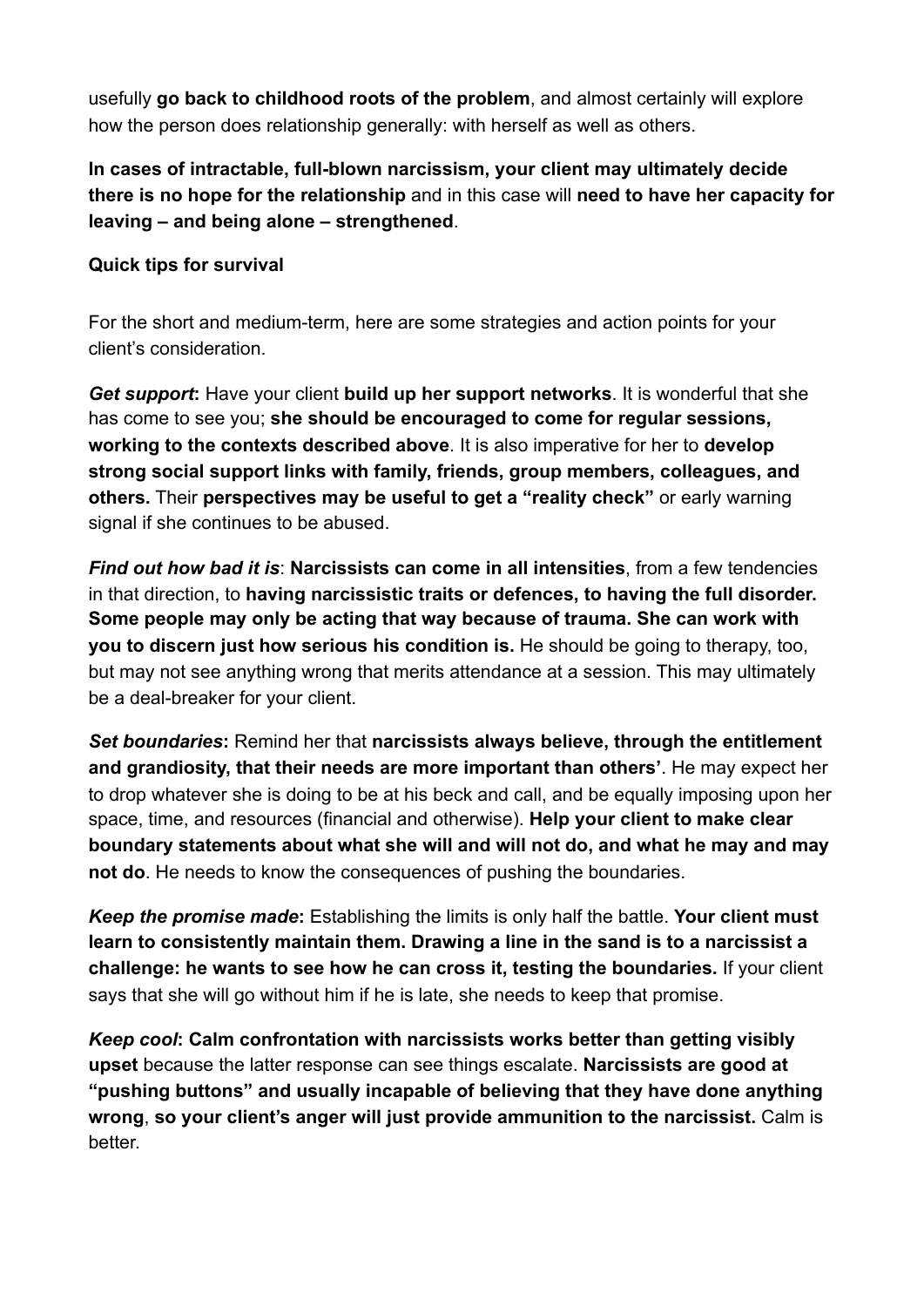*Trust feelings*: If the narcissist is telling your client something and your client's insides are churning for no explicable reason, **your client needs to learn to take a step back and evaluate the situation, even if what she is being told seems quite reasonable** (reference: the point about NPDs being credible, above).

*Don't get caught up in the drama***: Narcissists love theatre, and turn most things into a drama.** That may be the NPD's choice, but ask your client if she wants to have her whole life embroiled in the narcissist's various dramatic creations. Remind her that allowing herself to get caught in it is a way of allowing the narcissist to control and manipulate her. **Even trying to make progress in therapy (say, couples therapy) can be a way of gaining attention and control**.

*Lower expectations***:** Without being disparaging, ask your client to recognise that **most narcissists are not likely to change**. As far as they are concerned, they are fine the way they are. **Setting boundaries and following through on consequences may cause the narcissist to change some behaviour, but he will be doing it because it is beneficial to him, not to your client. Appealing to his empathy or higher nature will not generally be successful.** The earlier your client can recognise that, the better.

*Evaluate the relationship*: Encourage your client to probe with you into why she got into the relationship, and what need(s) she believes it is fulfilling. Was it a way for her to distract, punish, or ignore herself? What has kept her with someone so self-involved? And what else could she be doing with her time, money, and love? What is all the drama replacing? **Remind her that, while relationships do require work, they shouldn't hurt. For her to feel abused and completely unappreciated is wrong.** 

*Do not make his narcissism a pet project***:** It will be easy for her to have all the session time about him, all the conversations with her friends about him, and all her reading time books and articles about how to deal with narcissism. Get her to recognise the codependence in this, and steer clear. **She should be focusing on her own self-worth, boundaries, and consistent demands for equal treatment and resources.**

*Know when to walk away***: Psychotherapists regard narcissism as a "failure of relationship"**. In other words, **the NPD failed at relating before he ever knew your client**. It is possible to change, but it is hard. **Your client should think long and hard about whether the rewards are worth the heartache, and be willing to walk when she realises that she can no longer pay such a high emotional toll. This may be necessary not to punish him but to protect herself.** (ehow, 2012; Michelle, 2012)

*This article is an extract of Mental Health Academy's ["Treating narcissism in and around](http://www.mentalhealthacademy.com.au/courses_details.php?catid=5&courseid=103)  [your clients](http://www.mentalhealthacademy.com.au/courses_details.php?catid=5&courseid=103)" course. This course is geared for working mental health professionals with clients who either are showing signs and symptoms of NPD themselves or are being victimised by someone else's pathological narcissism.*